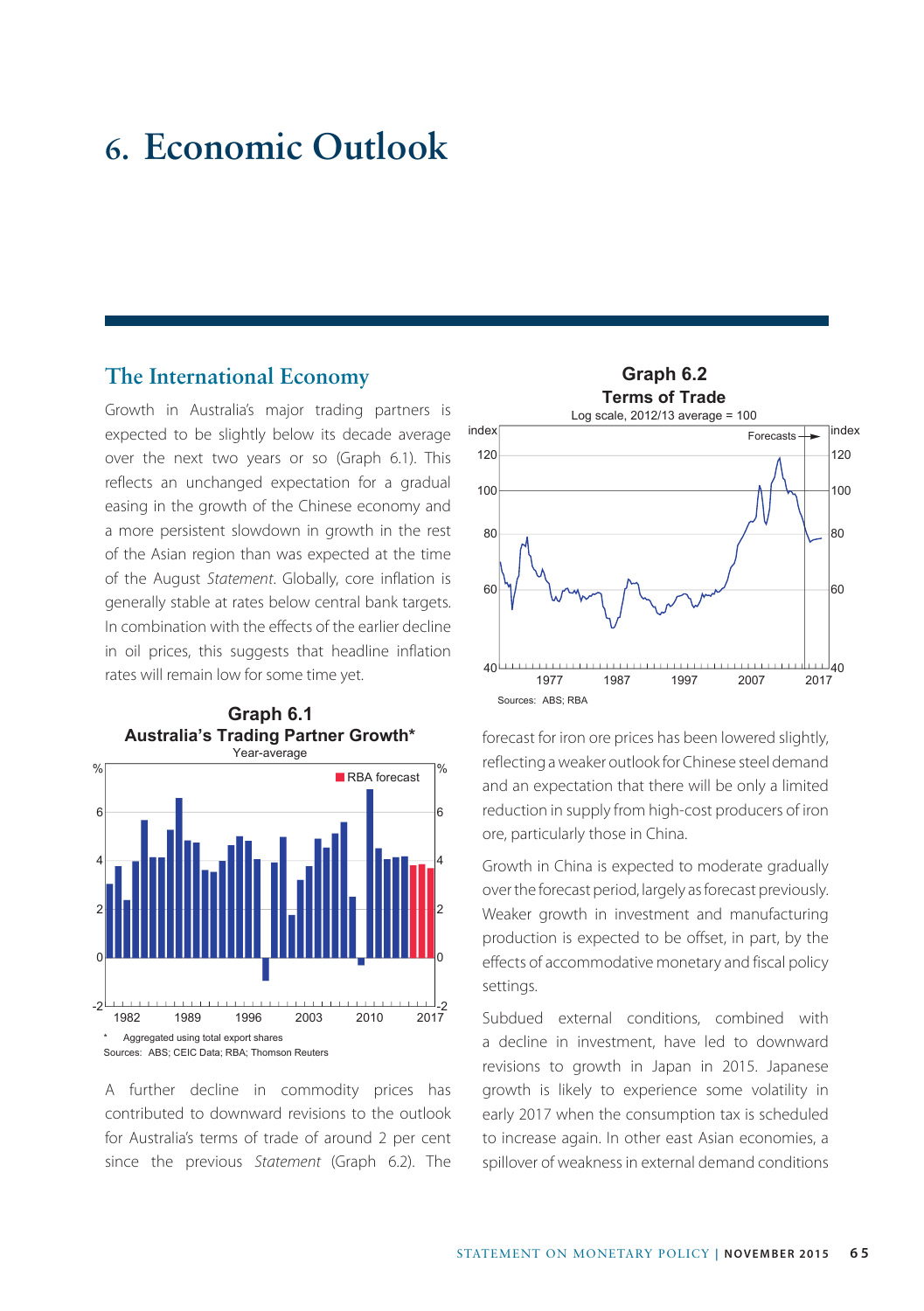to domestic demand has also resulted in lower forecasts for economic growth in 2015. GDP growth in these economies is now expected to return to trend more gradually over 2016, and to remain around trend in 2017. Lower exchange rates in the east Asian region, together with growth in advanced economies, will provide some support to the region's exports over the period ahead. More generally, accommodative monetary policy and low oil prices are also likely to support growth in the region.

The outlook for economic growth in the United States and the euro area is little changed. Both economies are expected to grow at above-trend rates throughout the forecast period. In the United States, accommodative monetary policy and ongoing improvement in labour market conditions are expected to support strong consumption growth and above-trend growth more generally, despite the appreciation of the US dollar adversely affecting the outlook for the manufacturing sector. In the euro area, growth is expected to remain above trend, supported by accommodative monetary policy, lower oil prices, a gradually improving labour market and above-average confidence.

# **Domestic Activity**

In preparing the domestic forecasts, a number of technical assumptions have been made. The forecasts are conditioned on the assumption that the cash rate moves broadly in line with market pricing at the time of writing. This assumption does not represent a commitment by the Board to any particular path for policy. The forecasts also take account of the fact that many banks have announced that they will increase interest rates on variable-rate mortgages by up to 20 basis points, following regulatory changes that will increase capital requirements for a number of banks. This follows earlier increases in the standard variable interest rates for investor-related housing loans of at least 20 basis points.

The exchange rate is assumed to remain at its current level over the forecast period (TWI at 61 and A\$ at US\$0.72). The TWI is around 2 per cent lower than the assumption underlying the forecasts in the August *Statement*. The price of Brent oil is assumed to be around US\$52 per barrel, which is consistent with near-term futures pricing and close to the assumption used in August. Similar to the previous *Statement*, the working-age population is assumed to grow by 1.6 per cent over 2016 and 2017, based on updated forecasts from the Department of Immigration and Border Protection.

The starting point for the forecasts is that the Australian economy grew, as expected, at a moderate rate in 2014/15. Mining investment continued to decline sharply, although this was partly offset by the contribution from resource exports. Non-mining business investment increased a little and public demand was unchanged. Dwelling investment continued to grow strongly and while consumption growth was below average, it had picked up a little from its lows of 2013. Net service exports made a noticeable contribution to GDP growth, aided by the earlier exchange rate depreciation.

Overall, the forecasts for GDP are little changed from the August *Statement*. GDP growth has been revised down slightly towards the end of the forecast period to reflect updated forecasts for resource exports, which are still expected to make a substantial contribution to growth. Year-ended GDP growth is forecast to be 2–3 per cent in June 2016, and to pick up to 2¾–3¾ per cent by June 2017, which is around its long-run average (Table 6.1).

The changes to the outlook for resource exports reflect an assessment that some large liquefied natural gas (LNG) projects will start production a bit later than previously thought, although the anticipated magnitude of the eventual ramp-up in production has not changed. As a result of this minor delay, the expected contribution of LNG exports to GDP growth in 2017 is lower by ¼ percentage point. At the same time, despite lower commodity prices, expansions to supply by the low-cost producers of bulk commodities are likely to continue. Meanwhile, the lower exchange rate is assisting domestic producers of tradable items. The strong growth of net service exports is likely to continue.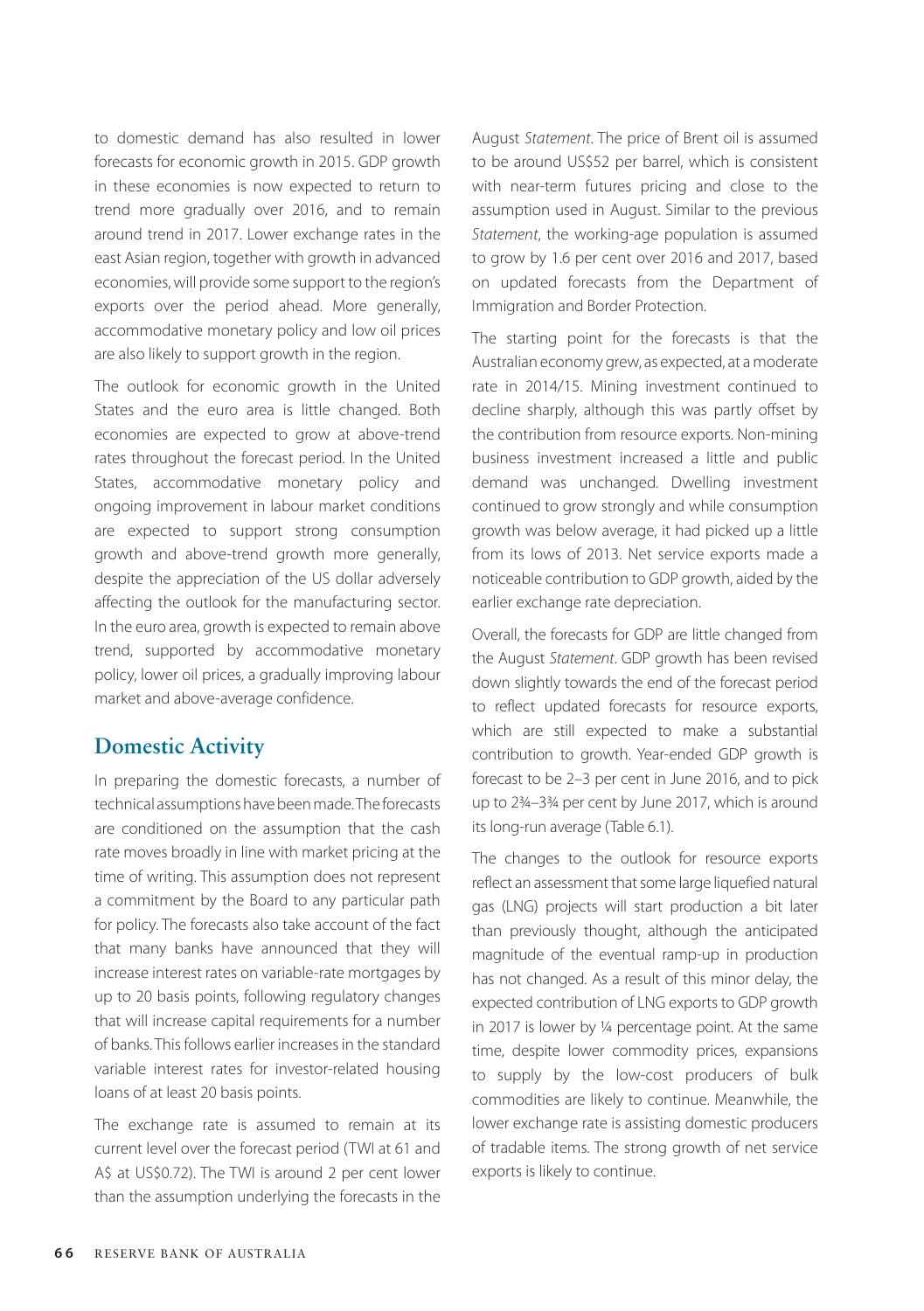### **Table 6.1: Output Growth and Inflation Forecasts(a)**

Per cent

|                      | Year-ended     |                |                             |                             |               |               |
|----------------------|----------------|----------------|-----------------------------|-----------------------------|---------------|---------------|
|                      | June 2015      | Dec 2015       | June 2016                   | Dec 2016                    | June 2017     | Dec 2017      |
| GDP growth           | 2.0            | $2\frac{1}{4}$ | $2 - 3$                     | $2\frac{1}{2}-3\frac{1}{2}$ | $23/4 - 33/4$ | $3 - 4$       |
| CPI inflation        | 1.5            | $1\frac{3}{4}$ | $11/2 - 21/2$               | $2 - 3$                     | $2 - 3$       | $2 - 3$       |
| Underlying inflation | $2\frac{1}{4}$ | $\mathcal{P}$  | $1\frac{1}{2}-2\frac{1}{2}$ | $2 - 3$                     | $2 - 3$       | $2 - 3$       |
|                      | Year-average   |                |                             |                             |               |               |
|                      | 2014/15        | 2015           | 2015/16                     | 2016                        | 2016/17       | 2017          |
| GDP growth           | 2.3            | $7\frac{1}{4}$ | $7\frac{1}{4}$              | $2 - 3$                     | $21/2 - 31/2$ | $23/4 - 33/4$ |

(a) Technical assumptions include A\$ at US\$0.72, TWI at 61 and Brent crude oil price at US\$52 per barrel Sources: ABS; RBA

Mining investment is expected to continue to fall over the next two and a half years, as large iron ore, coal and LNG projects are completed, and few new projects commence. The lack of a pipeline of new projects has been factored into the outlook for some time and, given this, the recent declines in commodity prices are unlikely to result in a significant further reduction in planned mining investment.

Growth in household consumption is projected to increase to be a bit above average from 2016, consistent with the forecasts from the August *Statement*. Low interest rates and further growth in employment are expected to continue to support a pick-up in household demand, and the household saving ratio is expected to decline gradually. The high level of residential building approvals since the start of the year is likely to translate into further increases in dwelling investment, albeit at a gradually moderating rate.

The near-term outlook is for non-mining business investment to remain subdued, consistent with the ABS capital expenditure survey of firms' investment intentions and the low level of non-residential building approvals. However, some of the preconditions for a pick-up in investment are in place and survey measures of business conditions have increased over the past year to be clearly above average. The depreciation of the Australian dollar has added support to demand and investment in the services sector, although the labour-intensive nature of parts of this sector means that it makes up a modest share of non-mining investment.

Employment growth is expected to be a bit stronger than had been forecast earlier. The labour force survey indicates that employment growth has been stronger than expected over the past year. This is partly because the sectoral composition of economic activity has provided more support to aggregate labour demand. In addition, the labour market has been more flexible than anticipated. In particular, wage growth has declined by more than had been expected and this appears to have helped employment to grow faster than otherwise. Leading indicators of labour demand, such as job advertisements and vacancies, have been on an upward trend and point to further employment growth over coming months.

Labour supply appears to have grown by more than previously expected, as the increase in the participation rate has more than offset lower population growth. This is expected to continue as individuals are encouraged to enter the labour market in response to the improvement in employment growth.

The net effect of the anticipated increase in labour demand and supply is that the unemployment rate forecast is little changed from the previous *Statement*. The unemployment rate is projected to remain within its recent range of 6 to 6¼ per cent over the next year and to decline only gradually toward the end of the forecast period.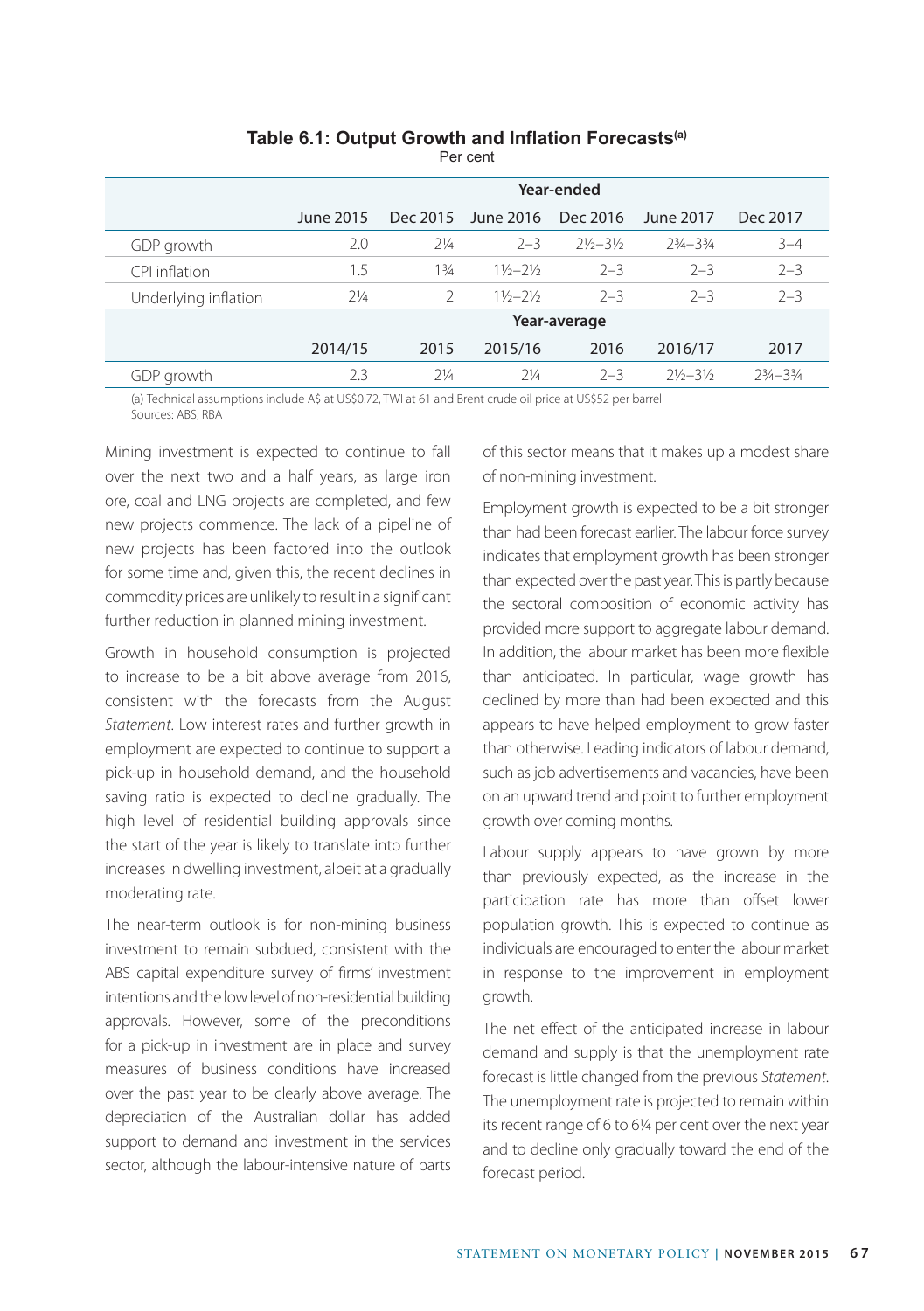# **Inflation**

Wage growth has been broadly in line with expectations at the time of the August *Statement*. Wage growth is not expected to increase much over the next couple of years, given continued spare capacity in the labour market and liaison reports that employers remain under pressure to contain costs. Unit labour costs are expected to increase only gradually, having been little changed for around four years. This low growth of labour costs is helping to improve the competitiveness of Australian producers.

The September quarter inflation outcome was lower than expected. While quarterly inflation outcomes can be volatile, the broad-based nature of the weakness in the September quarter suggests that inflationary pressures are a bit more subdued than earlier anticipated. As a result, the inflation forecasts are lower in the near term. Underlying inflation is now expected to be around 2 per cent over most of next year before picking up to be around 2½ per cent. Inflation expectations remain a little below average.

Domestic inflationary pressures are expected to remain subdued, and inflation in the prices of nontradable items is forecast to continue to be below its inflation-targeting average. This is consistent with the expectation that there will be spare capacity throughout the forecast period and growth of labour costs will remain low. Also, competitive pressures and below-average demand conditions in the near term are likely to constrain the ability of many firms to expand their margins, with the notable exception of residential construction where strong demand is likely to see inflation in new dwelling costs remain elevated.

The prices of tradable items are expected to rise over the next few years, as the exchange rate depreciation since early 2013 has led to increases in import prices, which will be gradually passed on to the prices paid by consumers. Based on historical relationships, the direct effects of the exchange rate depreciation since early 2013 are expected to add around ½ percentage point to underlying inflation over each year of the forecast period. However, it is always difficult to identify the effects and timing of exchange rate pass-through given other influences. In particular, heightened competition and improvements in supply-chain efficiency may continue to temper the effects of exchange rate pass-through to final consumer prices.

Headline inflation has been weak over the past year or so as a result of factors that are likely to have a temporary effect, most notably lower fuel prices and changes to utility prices stemming from regulatory and policy decisions. As the direct effects of these factors pass, headline inflation is expected to pick up. Lower fuel and utility prices have reduced input costs for a range of businesses, and these lower costs may gradually be passed on to the prices these businesses charge for their goods and services. The magnitude and timing of this indirect effect is difficult to gauge. A further increase in the tobacco excise in 2016 is expected to contribute around ¼ percentage point to headline inflation, but to have little effect on underlying inflation. Overall, headline inflation is expected to remain subdued over most of the next year before picking up to be around the middle of the inflation target in the second half of the forecast period.

# **Uncertainties**

The forecasts are subject to a considerable degree of uncertainty. This is evident in the width of confidence intervals around the forecasts based on historical forecast errors (Graph 6.3, Graph 6.4 and Graph 6.5). In part, this uncertainty relates to the assumptions that underlie the forecasts. For example, the forecasts are conditioned on a range of assumptions about the evolution of key variables, such as the exchange rate. Judgements are also made about how developments in one part of the economy will affect others. Accordingly, it is worth considering the consequences that different assumptions might have on the forecasts, as well as the possibility of events occurring that are not part of the central forecast.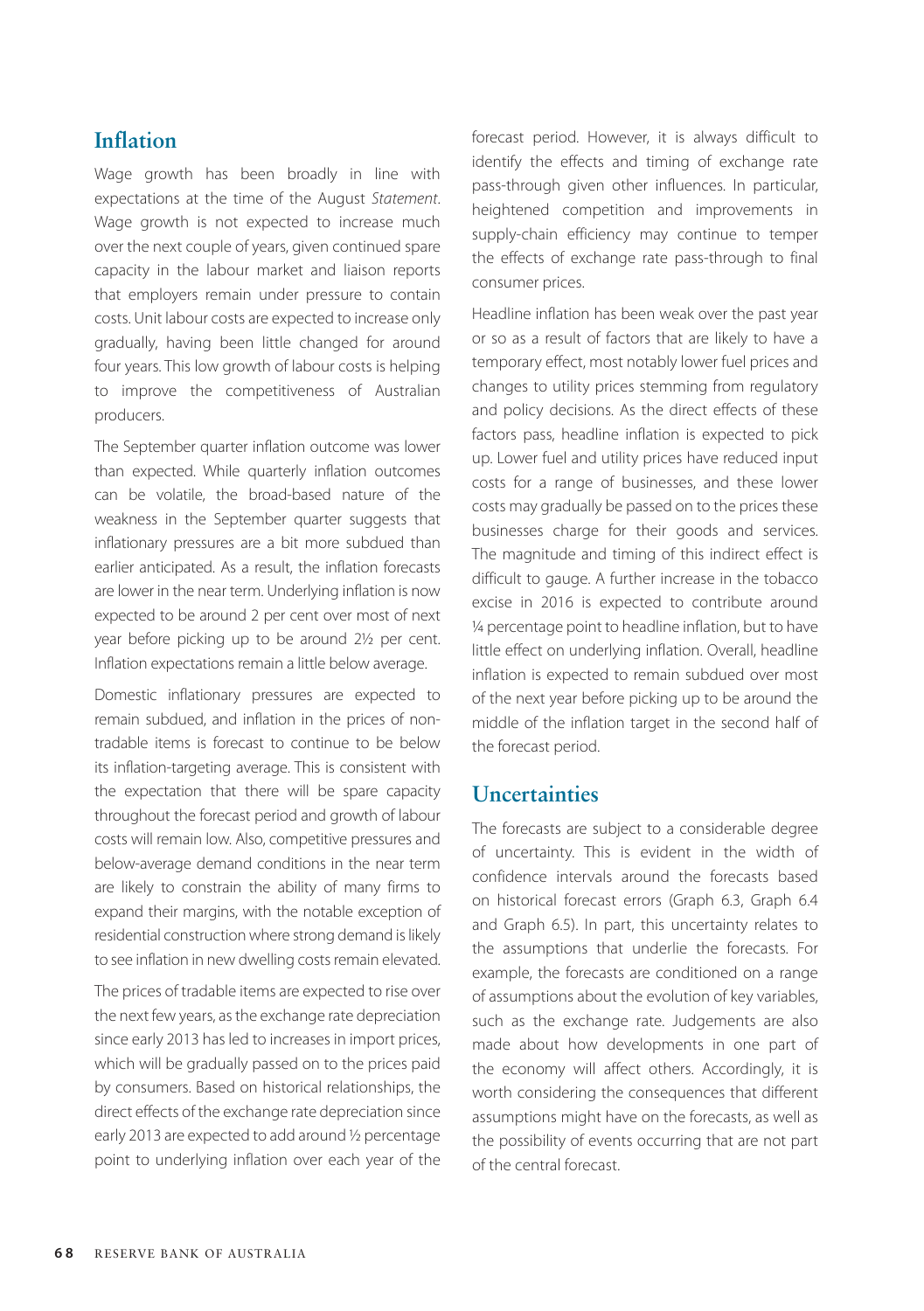



The outlook for growth and trade in the Asian region, particularly China, is a key source of uncertainty that has important implications for commodity prices, particularly prices for iron ore and coal, and the forecast for the terms of trade. Another key source of uncertainty for the forecasts, particularly the assumption that the exchange rate will be unchanged, is the evolution of monetary policy in major economies. Domestically, key sources of uncertainty continue to be the outlook for business investment, the response of households to the combined effects of low growth in incomes and



wealth effects from the housing market, and the degree of spare capacity in the economy.

## **Growth in China, trade and commodity prices**

As has been the case for some time, there is considerable uncertainty regarding the outlook for growth in China. This has contributed to uncertainty surrounding the outlook for economic growth and trade in the Asian region more generally, and has implications for commodity demand and commodity prices.

Ongoing weakness in Chinese residential and nonresidential construction activity has contributed to a deterioration of conditions in the Chinese industrial sector since late 2014. This has been particularly acute in the north-eastern provinces and in the mining and manufacturing industries. Persistent weakness in these parts of the economy could increase the vulnerability of financial institutions with concentrated exposures. Policymakers have responded to concerns about lower growth in economic activity by easing monetary policy and approving additional infrastructure investment projects, and they have scope to provide further support. Even so, given the relatively muted response of investment growth so far to the range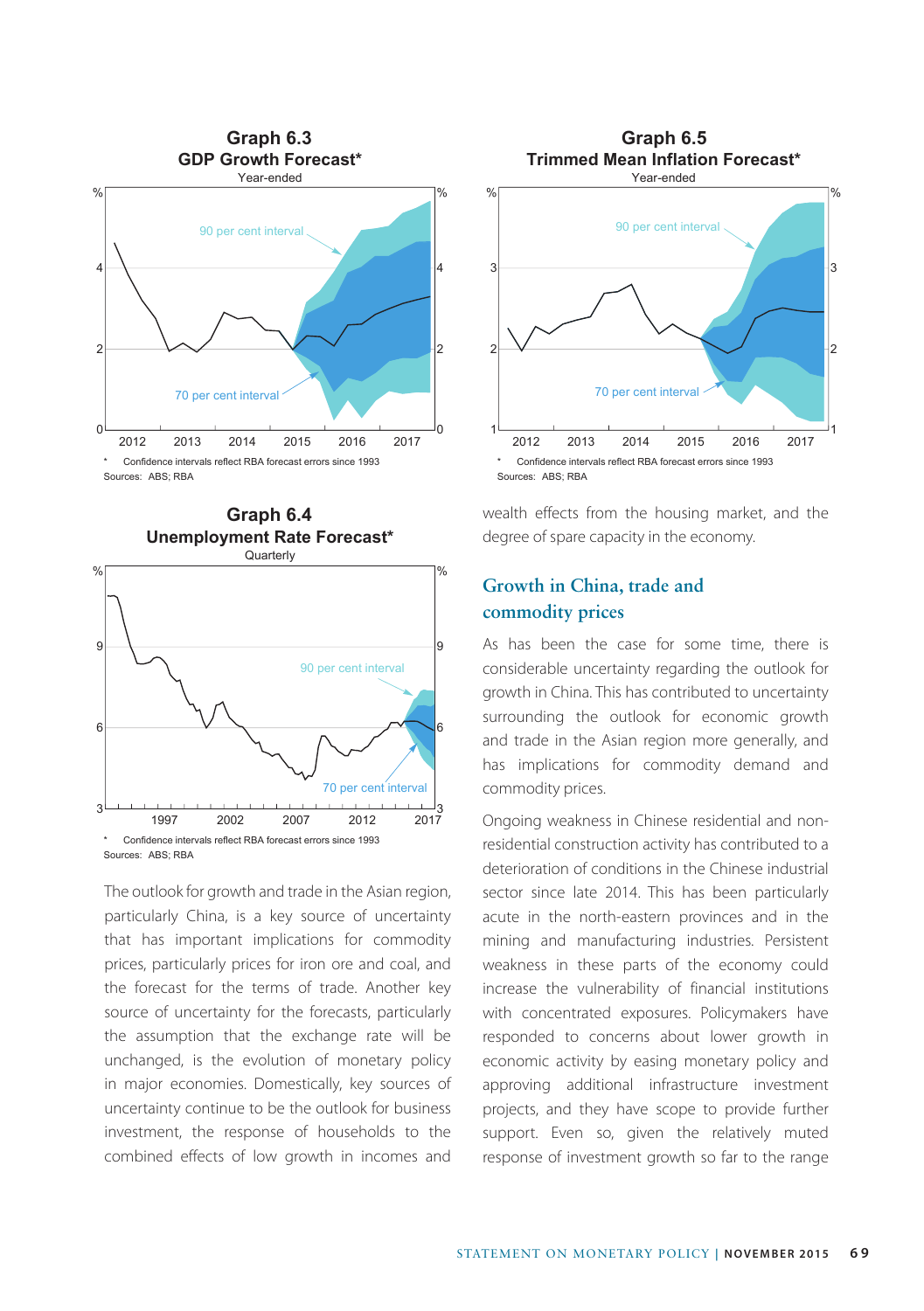of initiatives undertaken since late 2014, there is uncertainty about how effective current policies will be in supporting growth in the next few quarters.

Slowing Chinese domestic demand has contributed to subdued export growth in a number of Asian economies. In addition, after being flat for several years, Chinese assembly and processing trade declined in 2015, pointing to less activity in regional supply chains. As a result of these strong trade linkages, risks around Chinese growth also represent risks to growth in the rest of east Asia.

Uncertainty surrounding China's growth and the outlook for steel demand remains a key risk for commodity prices, particularly prices for iron ore and coal. The forecasts assume that there will only be a limited response of global commodity supply to the sustained period of lower commodity prices. Most Australian iron ore producers remain profitable at current prices, while many higher-cost domestic bulk commodity producers have been able to lower their production costs, although the scope for further cost reduction appears to be more modest than in the past. To date, there has also been a limited supply response to lower prices by bulk commodity producers in China, despite their higher cost base. The possibility of significant cuts to production represents an upside risk to commodity prices. The possibility of unexpected cuts to Australian production represents a downside risk to the forecast for export growth.

#### **Central banks' policies**

There are always uncertainties about how events offshore will unfold, and how policymakers and financial markets will respond. For some time there has been uncertainty around the path for monetary policy in major economies and their net effect on financial markets, particularly exchange rates. Many observers expect the European Central Bank and the Bank of Japan to announce further steps to make their monetary policy more accommodative and there is considerable uncertainty about when the US Federal Reserve will start to normalise its policy rates. Many Federal Open Markets Committee members have indicated that they believe it will be appropriate to raise rates this year, but other members have expressed somewhat different views, and financial markets have not fully priced in a rate rise until the first quarter of 2016. Although it is hard to say how financial markets will react when policy normalisation begins in the United States, it is likely that the Australian dollar could depreciate.

#### **Business investment**

Total business investment is expected to fall over the next two years as mining investment continues to decline sharply and non-mining investment is forecast to recover only gradually and with some delay. Given the size of the falls in mining investment already factored into the forecasts, the most recent decline in commodity prices is not expected to lead to a significant additional fall in mining investment. However, there continues to be uncertainty around the size of the fall and the impact of the declines in commodity prices.

The strength and timing of the recovery in nonmining business investment remains uncertain. Indicators of investment intentions provide little, if any, evidence of a material pick-up in the near term. Indeed, the ABS capital expenditure survey implies that non-mining investment could be lower than forecast in 2015/16. However, some of the preconditions for a stronger recovery in non-mining business investment are in place: borrowing rates for businesses are currently low and have tended to fall; survey measures of business conditions are at an above-average level; and the Australian dollar has depreciated significantly over the past couple of years. Indeed, demand for domestically produced services is expected to continue to pick up and could accelerate should the Australian dollar depreciate further. The services sector, however, is generally relatively labourintensive. Hence, the additional capital expenditure required to meet a given increase in demand is likely to be less than if other, more capital-intensive, sectors were to play a larger role in the recovery. Nonetheless,